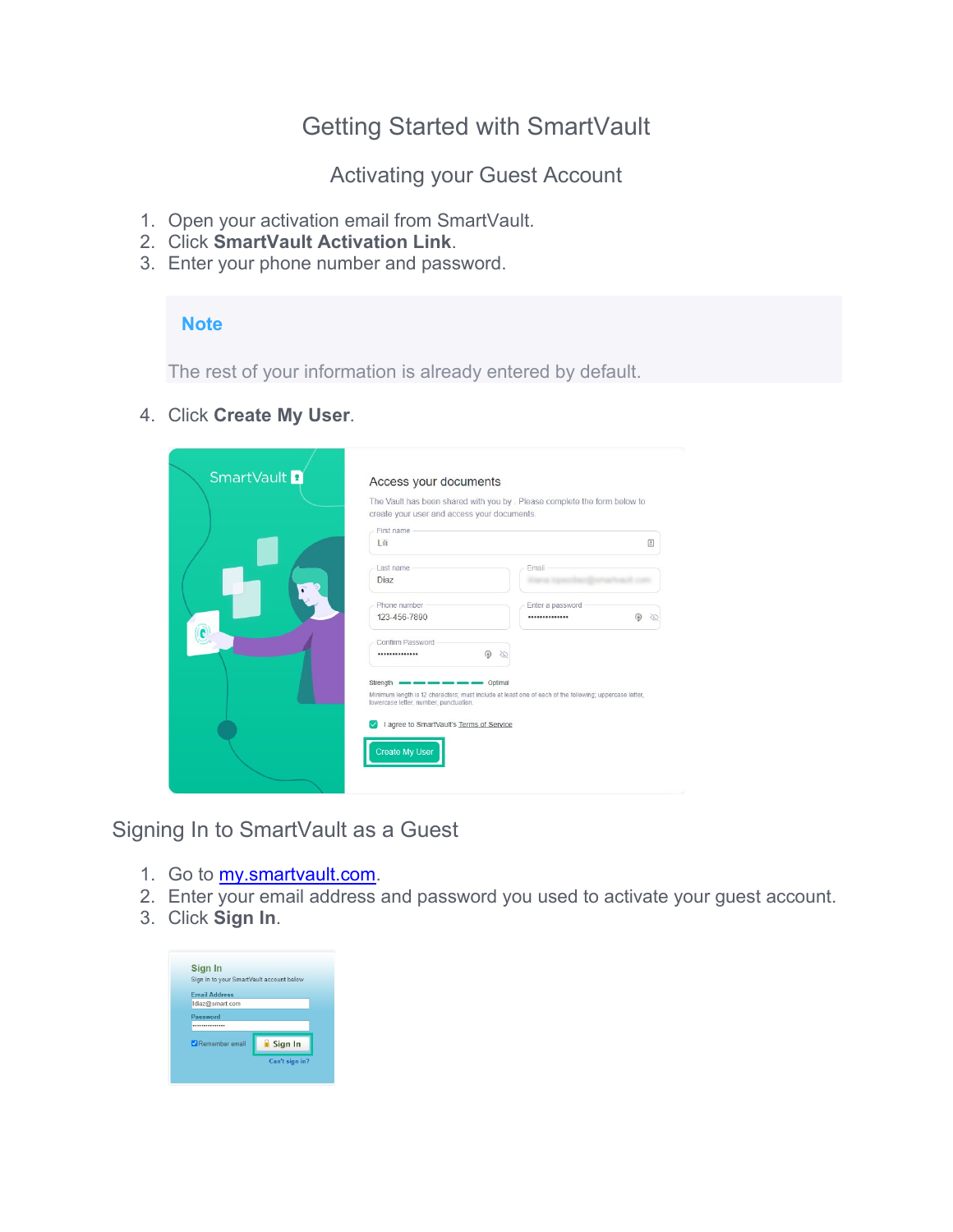### **Note**

If you have forgotten your password, click **Can't sign in?**

# Uploading Files to SmartVault

1. Log in to your SmartVault account.

|                          | Home                                                           |  |  |  |  |
|--------------------------|----------------------------------------------------------------|--|--|--|--|
| <b>SV</b>                | Work faster by adding shortcuts to your favorite folders here! |  |  |  |  |
| <b>SVTEST-STRUC01</b>    | <b>Welcome to SVTest-Struc01!</b><br><b>Take a Tour</b>        |  |  |  |  |
| Home<br>m                |                                                                |  |  |  |  |
| <b>File Exchange</b>     | 는 File Exchange ①<br>Upload the files requested<br>٠           |  |  |  |  |
| <b>Files and Folders</b> | Review the files<br>۰<br>See the delivered files<br>٠          |  |  |  |  |

- 2. Select **Files and Folders**.
- 3. Click on the folder with your name or company name, referred to as a Vault within SmartVault.

|                           | <b>Files and Folders</b> |  |  |  |  |  |
|---------------------------|--------------------------|--|--|--|--|--|
| <b>SV</b>                 | SVTest-Struc01           |  |  |  |  |  |
| <b>SVTEST-STRUC01</b>     | Q Search for a file      |  |  |  |  |  |
| Home<br>A                 | Name 1<br>ν.             |  |  |  |  |  |
| <b>File Exchange</b><br>ㄹ | Diaz, Lili<br>▽          |  |  |  |  |  |
| <b>Files and Folders</b>  | <b>Public Documents</b>  |  |  |  |  |  |

4. Navigate to the folder where you would like to upload your files.

### **Note**

In this example, we are uploading a 2020 W-2 form requested by your CPA into the Client Source Documents folder.

5. Click the tax year folder **2020**.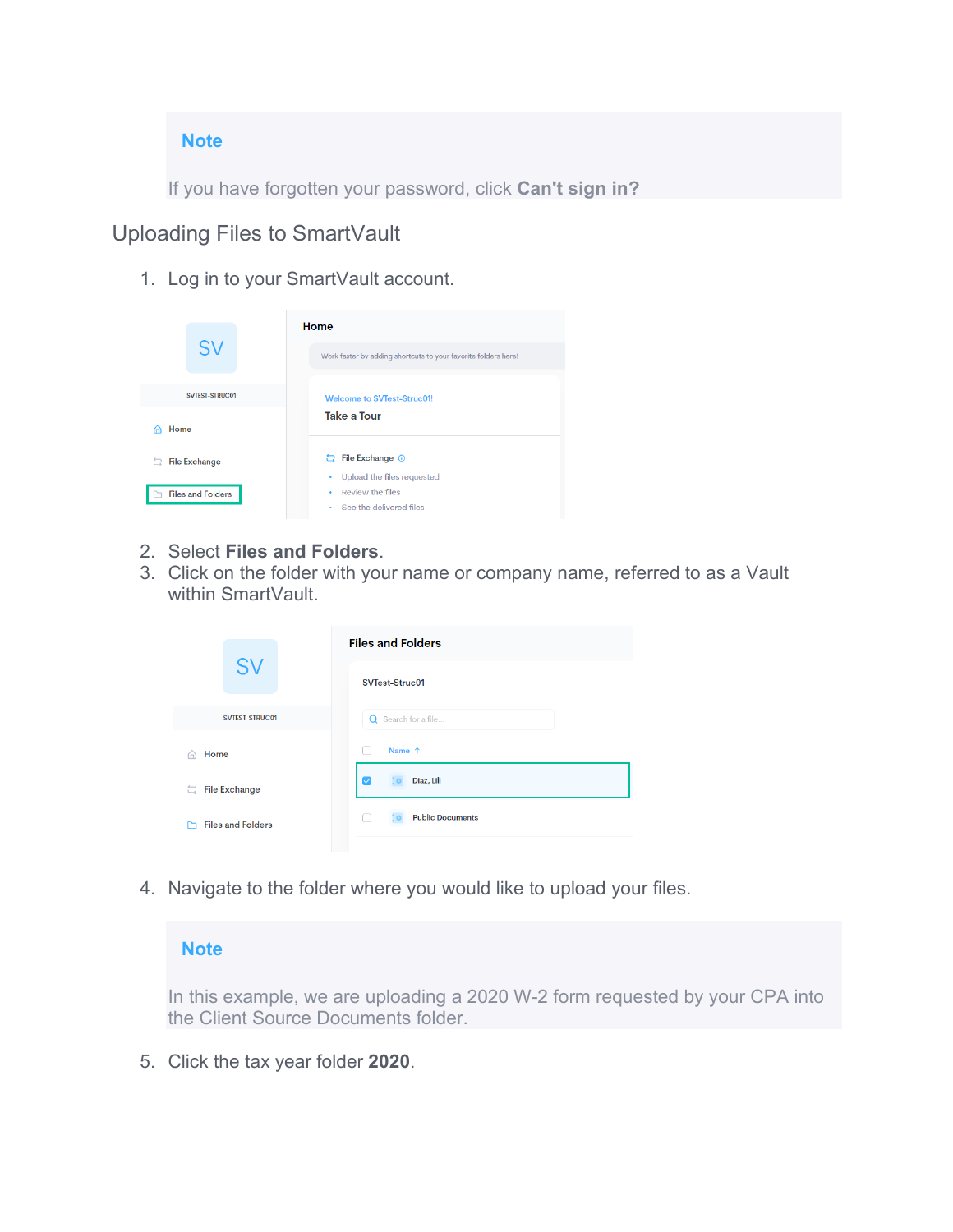|                          | <b>Files and Folders</b> |           |               |
|--------------------------|--------------------------|-----------|---------------|
| <b>SV</b>                | Diaz, Lili<br>蘭          |           |               |
| SVTEST-STRUC01           | Q Search for a file      |           |               |
| Home<br>$\hat{a}$        | Name 1                   | Content   | Last Modified |
| File Exchange<br>匀       | Loan application 2020    | 1 folder  | Dec 22 2020   |
| <b>Files and Folders</b> | <b>TY20</b>              | 3 folders | Dec 22 2020   |
| C                        |                          |           |               |

6. Click the **Client Source Documents** folder.

|                               | <b>Files and Folders</b>                |         |                      |  |  |  |  |  |
|-------------------------------|-----------------------------------------|---------|----------------------|--|--|--|--|--|
| <b>SV</b>                     | > Diaz, Lili > TY20<br>m                |         |                      |  |  |  |  |  |
| SVTEST-STRUC01                | Q Search for a file                     |         |                      |  |  |  |  |  |
| Home<br>⋒                     | $\Box$<br>Name 1                        | Content | <b>Last Modified</b> |  |  |  |  |  |
| File Exchange<br>a            | $\circ$<br><b>Client Organizer</b><br>÷ |         | Dec 22 2020          |  |  |  |  |  |
| <b>Files and Folders</b><br>r | O<br><b>Client Source Documents</b>     | 1 file  | Dec 22 2020          |  |  |  |  |  |
|                               | $\circ$<br><b>Client Tax Returns</b>    |         | Dec 22 2020          |  |  |  |  |  |

7. Click **Upload file**

| <b>Files and Folders</b>                             |               |          |                                | $^{\circ}$                             | Ľ, | LL       |
|------------------------------------------------------|---------------|----------|--------------------------------|----------------------------------------|----|----------|
| > Diaz, Lili > TY20 > Client Source Doc<br>m         |               |          | <b>Client Source Documents</b> |                                        |    |          |
| Q Search for a file                                  |               |          |                                |                                        |    |          |
| O<br>Name 1                                          | Last Modified |          |                                | 22                                     |    |          |
| Getting Ready for Tax Season Content Links.xlsx<br>c | Dec 22 2020   | $\cdots$ |                                |                                        |    |          |
|                                                      |               |          | <b>〒 Upload file</b>           |                                        |    | $\cdots$ |
|                                                      |               |          |                                | <b>DETAILS</b>                         |    |          |
|                                                      |               |          | Created                        | Dec 22 2020 11:18                      |    |          |
|                                                      |               |          | Modified<br>Location           | Dec 22 2020 11:18<br>Diaz, Lili / TY20 |    |          |

8. Click **Upload a file** to browse for the file or drag and drop it into the window.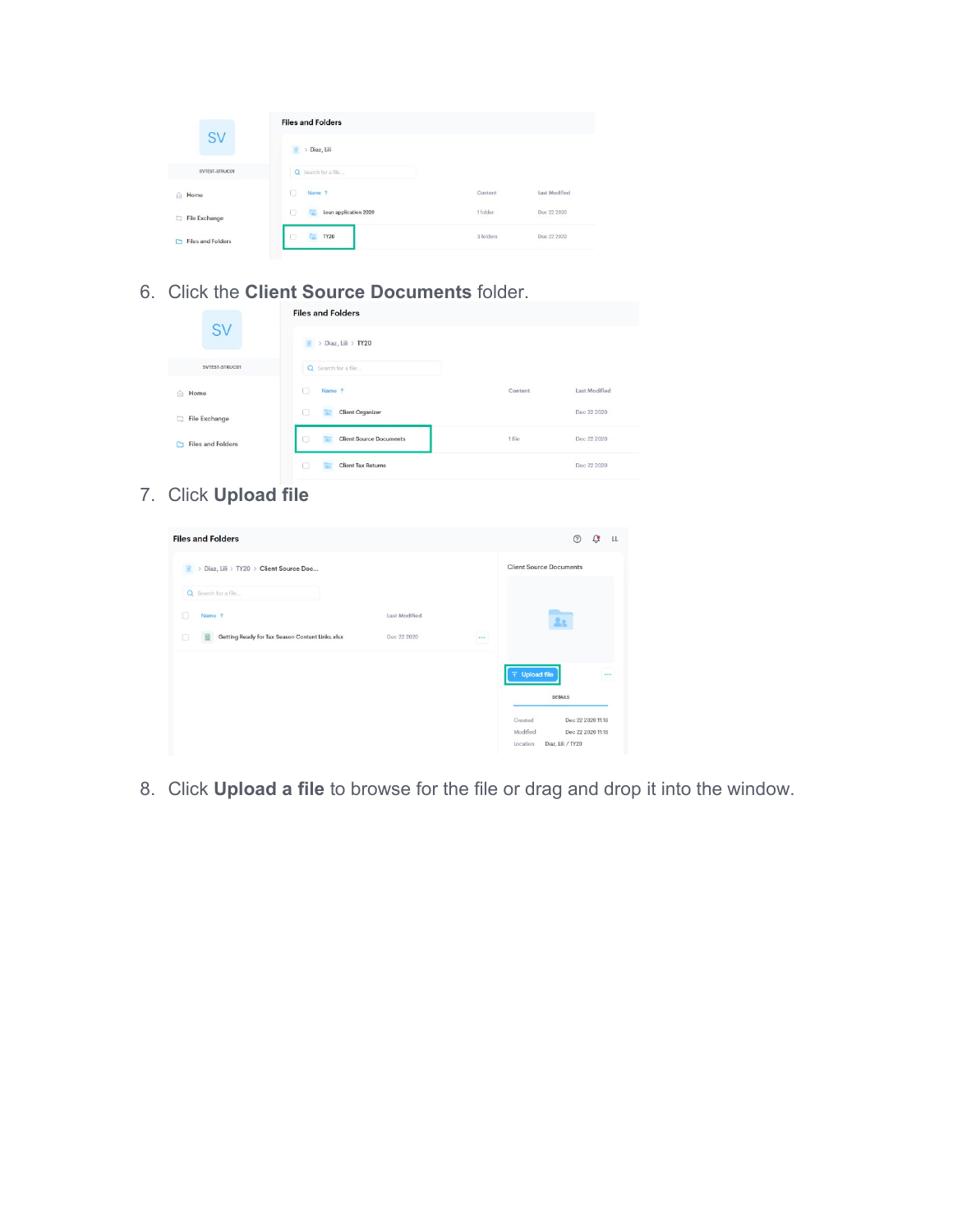| > Diaz, Lili > TY20<br>n                               |                                                        |
|--------------------------------------------------------|--------------------------------------------------------|
| Q Search for a file                                    |                                                        |
| $\Box$<br>Name 1                                       | <b>Last Modified</b><br>Content                        |
| $\Box$<br><b>Client Organizer</b><br><b>Tax</b>        | $\times$<br><b>Upload file here</b>                    |
| $\Box$<br><b>Client Source Documents</b><br><b>Tar</b> | <b>Client Source Documents</b><br>in Diaz, Lili / TY20 |
| $\Box$<br><b>Client Tax Returns</b><br><b>Tax</b>      |                                                        |
|                                                        | Drag and drop your files anywhere or<br>Upload a file  |

- 9. Click **Save file**. A confirmation message appears.
- 10.Click the **x** to close the message.



Your accountant will automatically receive a notification whenever you upload files to your folder, so you don't have to let them know.

Downloading Files from SmartVault

- 1. Log in to your SmartVault account.
- 2. Select **Files and Folders**.

|                           | Home                                                           |
|---------------------------|----------------------------------------------------------------|
| <b>SV</b>                 | Work faster by adding shortcuts to your favorite folders here! |
| <b>SVTEST-STRUC01</b>     | <b>Welcome to SVTest-Struc01!</b>                              |
| Home<br>ሐ                 | <b>Take a Tour</b>                                             |
| <b>File Exchange</b><br>ㄹ | 는 File Exchange ①<br>Upload the files requested<br>٠           |
| <b>Files and Folders</b>  | Review the files<br>٠<br>• See the delivered files             |

3. Click on the folder with your name or company name, referred to as a Vault within SmartVault.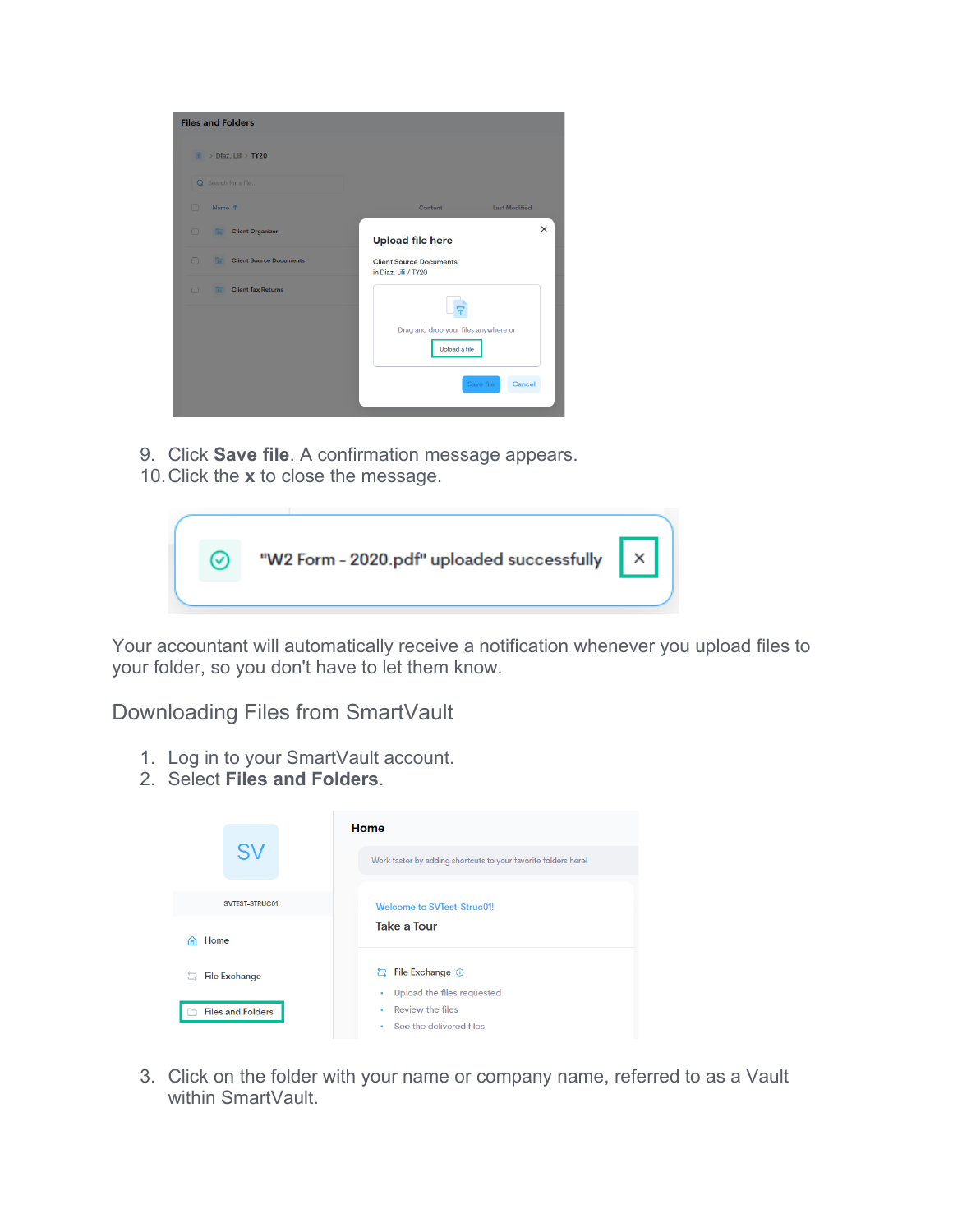|                            | <b>Files and Folders</b> |
|----------------------------|--------------------------|
| <b>SV</b>                  | <b>SVTest-Struc01</b>    |
| <b>SVTEST-STRUC01</b>      | Q Search for a file      |
| Home<br>$\bigcap$          | Name 1                   |
| <b>File Exchange</b><br>급. | Diaz, Lili<br>V          |
| <b>Files and Folders</b>   | <b>Public Documents</b>  |

4. Navigate to the folder containing the files you want to download.

## **Note**

In this example, we are downloading a 2020 tax return that your CPA has sent.

5. Click the tax year folder **2020**.

|                               | <b>Files and Folders</b> |           |                      |  |  |  |  |  |
|-------------------------------|--------------------------|-----------|----------------------|--|--|--|--|--|
| <b>SV</b>                     | Diaz, Lili               |           |                      |  |  |  |  |  |
| <b>SVTEST-STRUC01</b>         | Q Search for a file      |           |                      |  |  |  |  |  |
| Home<br>$\bigcap$             | Name 1                   | Content   | <b>Last Modified</b> |  |  |  |  |  |
| File Exchange                 | Loan application 2020    | 1 folder  | Dec 22 2020          |  |  |  |  |  |
| <b>Files and Folders</b><br>M | <b>TY20</b><br>- 1       | 3 folders | Dec 22 2020          |  |  |  |  |  |

6. Click the tax return PDF to view it in the browser.